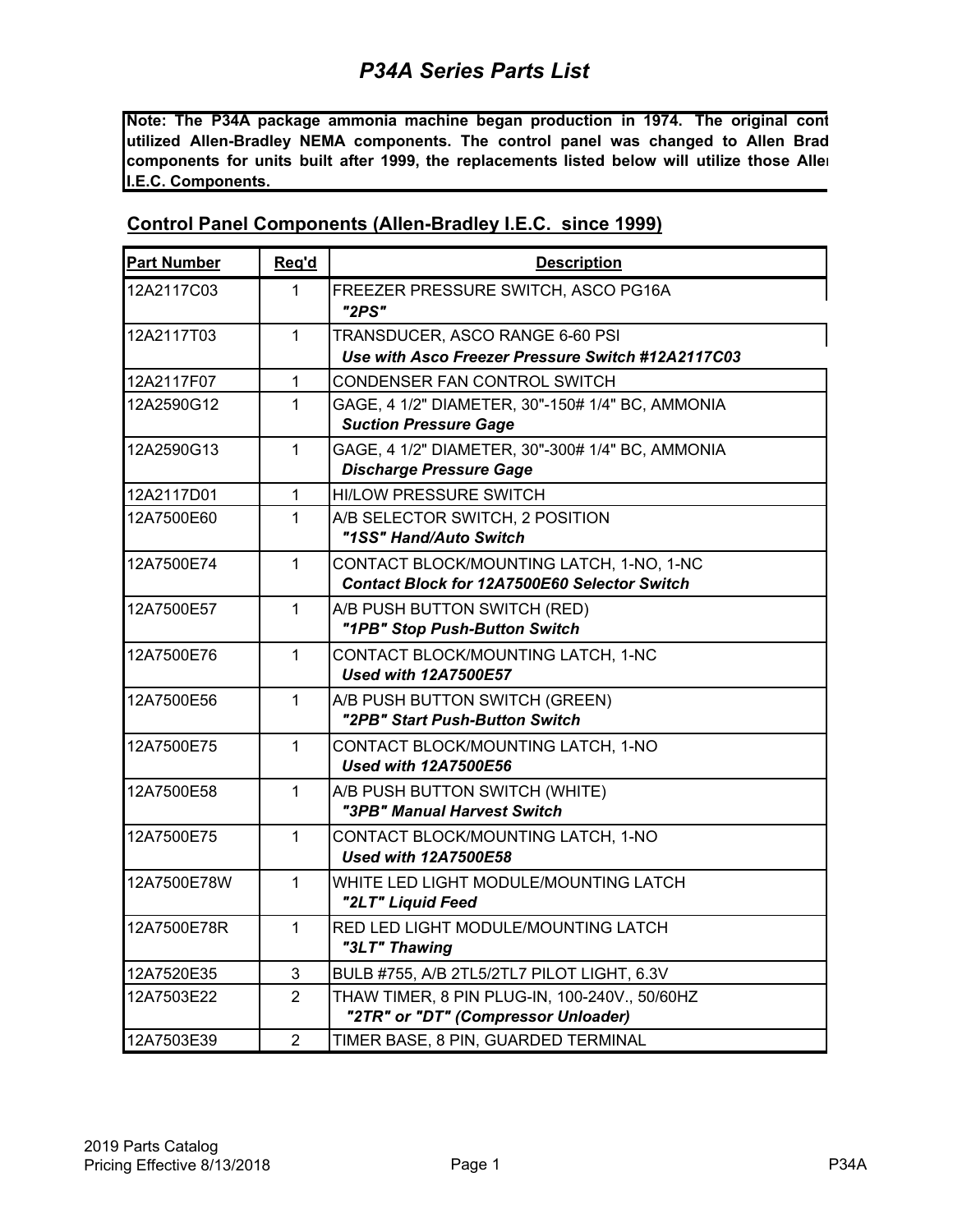# *P34A Series Parts List*

# **Control Panel Components (Allen-Bradley I.E.C. since 1999) (Con'd)**

| <b>Part Number</b> | Req'd | <b>Description</b>                                                                                      |
|--------------------|-------|---------------------------------------------------------------------------------------------------------|
| 12B7503E21         |       | ELAPSED TIME INDICATOR, 220V, 60HZ, DIN RAIL MOUNT                                                      |
| 12B7503E20         |       | ELAPSED TIME INDICATOR, 220V, 50HZ, DIN RAIL MOUNT                                                      |
| 12A7517E27         |       | RELAY, AB, 10A, 2-NO/2-NC, 208/240<br>"1CR" Relay (Replaces 12A7517E02-700N200A2)                       |
| 12A7517E28         | 2     | A/B RELAY, 10A, 3-NO/1-NC, 208/240<br>"CR" Relay                                                        |
| 12A7503E38         |       | A/B TIMER, PNEUMATIC, ON-DELAY FOR 700-CF RELAY<br>Time Delay for Cutter Motor on "1CR" Relay           |
| 12A7516E23         |       | A/B CONTACTOR, 9-AMP, 3-POLE, 208/240V W/1-NO AUX<br>"2M" Water Pump or "3M" Cutter Motor (9-amp Max)   |
| 12A7516E24         |       | A/B CONTACTOR, 12-AMP, 3 POLE, 208/240V W/1-NO AUX<br>"2M" Water Pump or "3M" Cutter Motor (12-amp Max) |
| 12A7516E25         |       | A/B CONTACTOR, 16-AMP, 3-POLE, 208/240V W/1-NO AUX<br>"2M" Water Pump or "3M" Cutter Motor (16-amp Max) |

#### **Control Panel Components (Allen-Bradley I.E.C.)**

| <b>Part Number</b> | Req'd | <b>Description</b>                                       |
|--------------------|-------|----------------------------------------------------------|
| 12A7530E54UL       |       | MANUAL MOTOR STARTER, 1.6-2.5A                           |
| 12A7530E55UL       |       | MANUAL MOTOR STARTER, 2.5-4.0A                           |
| 12A7530E56UL       |       | MANUAL MOTOR STARTER, 4.0-6.3A                           |
| 12A7530E57UL       |       | MANUAL MOTOR STARTER, 6.3-10.0 AMP                       |
| 12A7530E58UL       |       | MANUAL MOTOR STARTER, 10.0-16.0 AMP                      |
| 12A7530E59UL       |       | MANUAL MOTOR STARTER, 18.0-25.                           |
| 12A7518E33UL       | 2     | AUX. CONTACT, 6A, 1 NO TRIP, 1 NC TRIP                   |
|                    |       | <b>Auxillary for Water Pump and Cutter Motor Starter</b> |
| 12A7519E31         |       | TRANSFORMER, HEVI-DUTY 1KVA 240/480-120/240 60HZ         |
| 12A7519E24         |       | TRANSFORMER, HEVI-DUTY, 1KVA, 380/400/50 HZ,             |
| 12A7515E22S        |       | CIRCUIT BREAKER, 6A, 2 POLE, 4                           |
|                    |       | "CB4" Control Circuit                                    |

#### **Soft Start - Compressor Motor Starters**

| <b>Part Number</b> | Reg'd | <b>Description</b>                                                               |
|--------------------|-------|----------------------------------------------------------------------------------|
| 19T7530AS460125    |       | MOTOR STARTER, 460-3-60, SOFT START<br>460V, 60HZ, 125HP Softstart 230V Controls |
| 19T7530AS461251    |       | MOTOR STARTER, 460-3-60, SOFT START<br>460V, 60HZ, 125HP Softstart 120V Controls |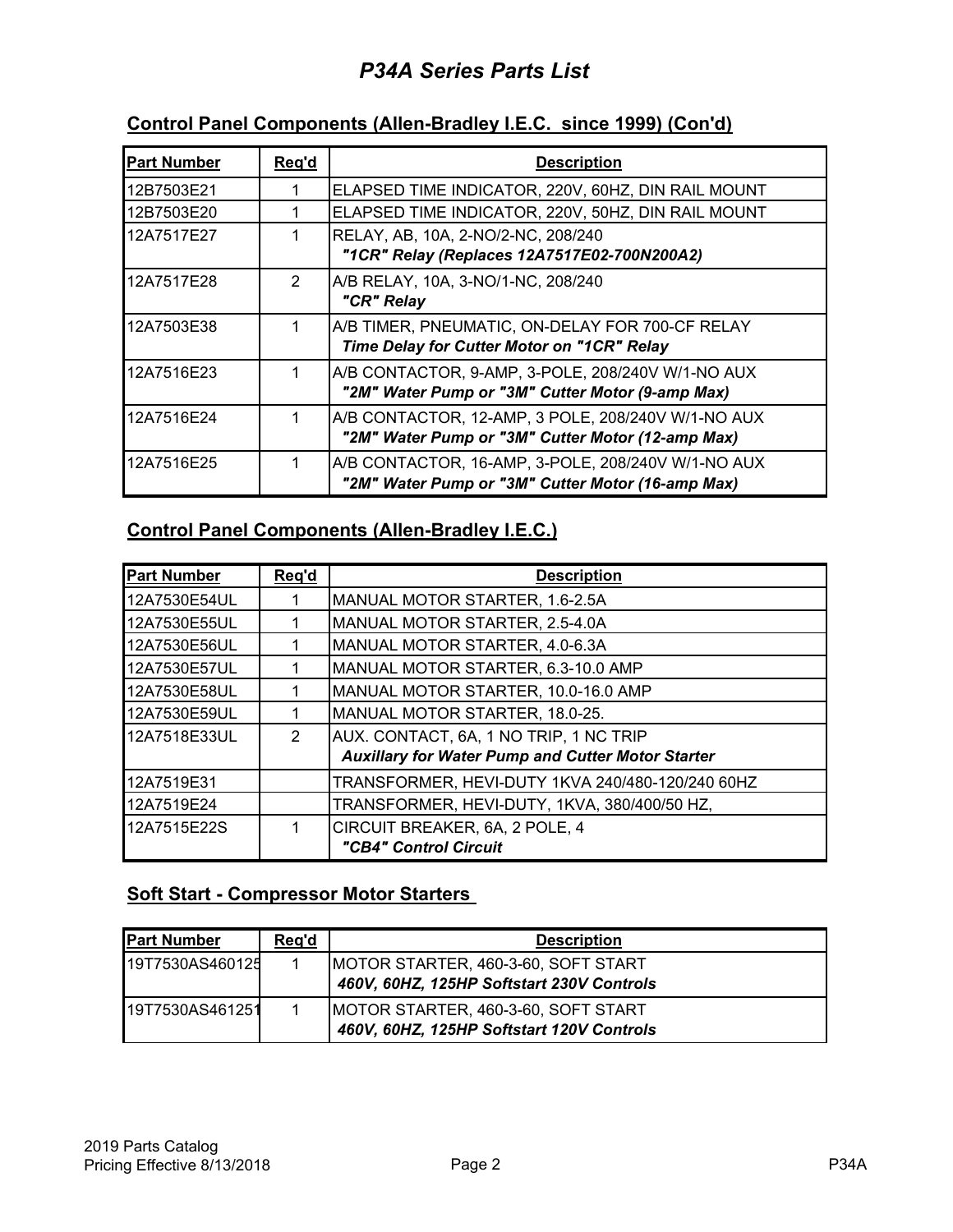# *P34A Series Parts List*

| <b>Part Number</b> | Req'd | <b>Description</b>                                                       |
|--------------------|-------|--------------------------------------------------------------------------|
| 12A7800S24         |       | SOFT START CONTROLLER, 201A,<br>460V, 60HZ, 120V & 230V Controls         |
| 12A7517E28         | 2     | A/B RELAY, 10A, 3-NO/1-NC, 208/240<br>460V, 60HZ, 230V Controls          |
| 12A7517E33         | 2     | RELAY, 10A,3 NO/1 NC, 120V<br>460V, 60HZ, 120V Controls                  |
| 12A7518E30         | 1     | A/B AUX. CONTACT, 3A, 1 NO/1 NC, (SIDE MOUNT)<br>120V & 230V Controls    |
| 027000601          |       | FAN, 4", 230V,<br>230 V Controls                                         |
| 027000600          |       | FAN, 4", AXIAL, 115V, NMB# 471<br><b>120V Controls</b>                   |
| 12A7515E08         |       | CIRCUIT BREAKER, 15 AMP. WESTINGHOUSE<br><b>120V &amp; 230V Controls</b> |
| 12A7500E78R        |       | RED LED LIGHT MODULE/MOUNTING LATCH<br>120V & 230V Controls              |

### **Soft Start - Compressor Motor Starters Components**

### **Freezer Components**

| <b>Part Number</b> | Reg'd | <b>Description</b>                                             |
|--------------------|-------|----------------------------------------------------------------|
| 12A2600G1          | 1     | FREEZER COVER GASKET 37" OD x 33" ID x 3/16"                   |
| 12B2145C07         |       | P34 POLYCARBONATE FREEZER COVER W/4" VENT HOLE                 |
|                    |       | (Requires the valve and pipe listed below when replacing       |
|                    |       | stainless, galvanized or polycarbonate cover with 2-1/2" hole) |
| 12A4200B1008       | 1     | VALVE, AIR ADMITTANCE, 4" MAXI-VENT                            |
| 19T3049P0401       | 1     | PIPE, 4" STD. WT. PVC 8" LG. (DRILLED)                         |
| 19T4001S0916       | 4     | P34 FREEZER COVER RETAINING RINGS                              |
| 12A2240H4109       | 16    | NUT, WING, BRASS, 3/8"-16NC                                    |
| 12A2250A12         | 16    | WASHER, CUT 3/8" x 1" O.D. SS                                  |
| 12B2185V12         | 564   | 1" VENT TUBE WATER DISTRIBUTOR, 16GA WHITE                     |
| 12B2185V22         | 420   | 1-1/4" VENT TUBE WATER DISTRIBUTOR, 16GA WHITE                 |
| 12B2185V32         | 306   | 1-1/2" VENT TUBE WATER DISTRIBUTOR, 16GA WHITE                 |
| 12B2185V42         | 228   | 1-3/4" VENT TUBE WATER DISTRIBUTOR, 16GA WHITE                 |
| 12A4009R01         |       | PLUG, RUBBER 7/8" OD X 2" LG FOR 1" TUBES                      |
|                    |       | Requires 3/8" Bolt, Nut & Washers                              |
| 12A4009R02         |       | PLUG, RUBBER 1"OD X 2 1/2"LG FOR 1-1/4" TUBES                  |
|                    |       | Requires 3/8" Bolt, Nut & Washers                              |
| 12A4009R03         |       | PLUG, RUBBER 1 1/4"OD X 2 1/2" FOR 1-1/2" TUBES                |
|                    |       | Requires 3/8" Bolt, Nut & Washers                              |
| 12A4009R03         |       | PLUG, RUBBER 1 1/4"OD X 2 1/2" FOR 1-1/2" TUBES                |
|                    |       | Requires 3/8" Bolt, Nut & Washers                              |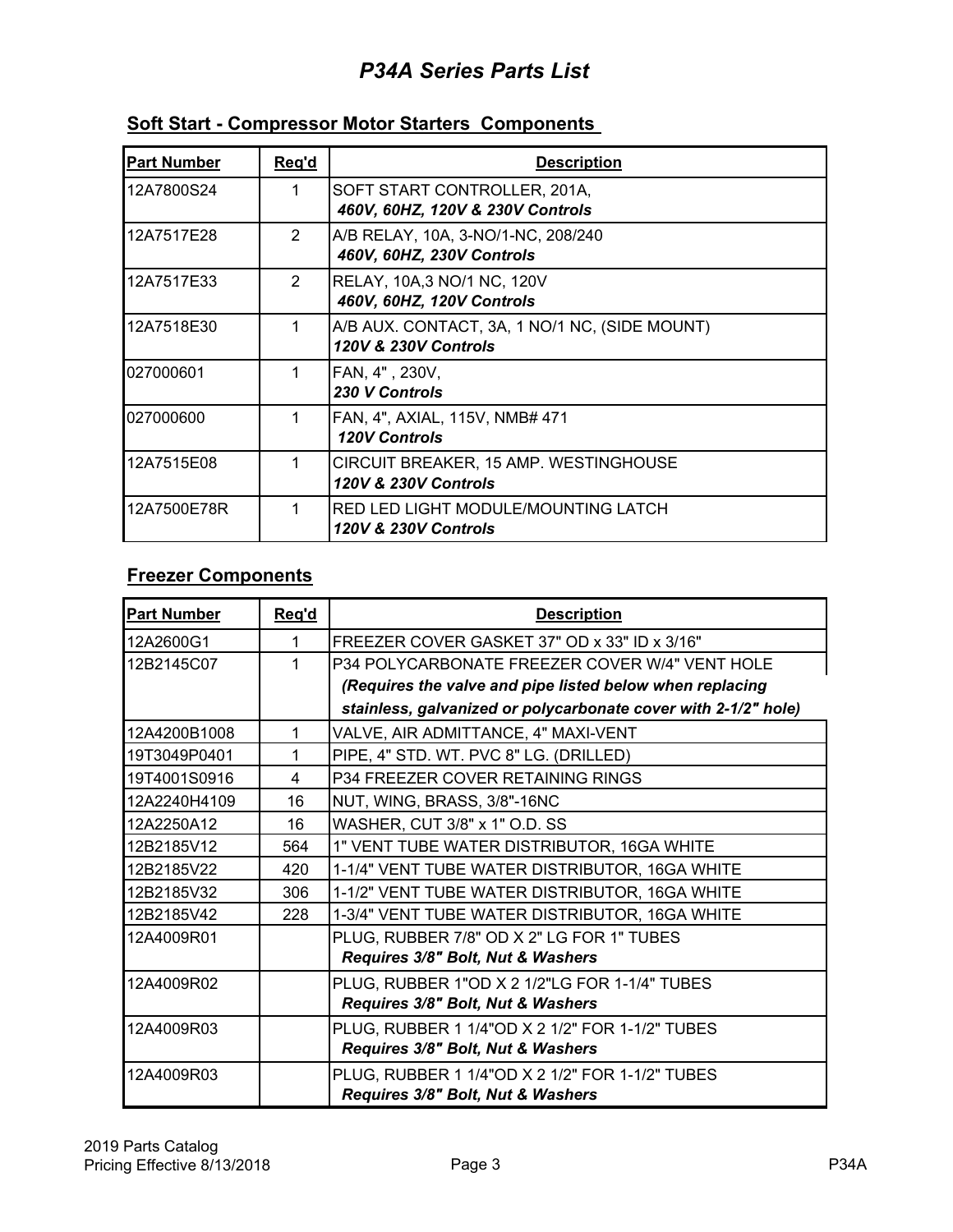## **Freezer Components (Con'd)**

| <b>Part Number</b>                                                                                                                     | Req'd | <b>Description</b>                                            |
|----------------------------------------------------------------------------------------------------------------------------------------|-------|---------------------------------------------------------------|
| 12A2215H1119                                                                                                                           | 1     | CAP SCREW, 3/8"-16NC X 3" LONG                                |
| 12A2240A1109                                                                                                                           | 1     | NUT, HEX 3/8"-16NC S.S.                                       |
| 12A2250A12                                                                                                                             | 2     | WASHER, CUT 3/8" x 1" O.D. SS                                 |
|                                                                                                                                        |       | (Use this washer for 1" tubes)                                |
| 12A2250A109                                                                                                                            | 2     | WASHER, CUT 3/8" x 7/8" O.D. SS                               |
|                                                                                                                                        |       | (Use this washer for 1 1/4" & 1 1/2" tubes)                   |
| 12A7500E22                                                                                                                             | 1     | FLOAT SWITCH, HANSON #HLL (DIFFERENTIAL SET @ 1/2")           |
|                                                                                                                                        |       | Replaces Alco FS1A or RS Type LL                              |
| 12A7500E24                                                                                                                             | 1     | SWITCH ASSEMBLY #HLL-SW FOR HANSON                            |
|                                                                                                                                        |       | Also can be used on RS Type LL                                |
| 12A7509E17                                                                                                                             |       | HEATER, HANSEN #HTR2 FOR 12A7500E22 FLOAT SWITCH              |
|                                                                                                                                        |       | <b>Optional - Heater for Refrigerant Float Switch Asembly</b> |
| 12A2600F01                                                                                                                             | 2     | FLANGE GASKET FOR 3/4" & 1" 2-BOLT FLANGE                     |
| 12A2625G03                                                                                                                             | 1     | GAGE GLASS 1/2" X 28-1/8" LONG                                |
|                                                                                                                                        |       | For Use with Hand Wheel Gage Cock Valves                      |
| 12A2625G11                                                                                                                             | 1     | GAGE GLASS, 1/2" X 28 3/8" LONG                               |
|                                                                                                                                        |       | For Use with Service Wrench Gage Cock Valves                  |
| 12A2625G05                                                                                                                             | 1     | GAGE GLASS 1/2" X 29" LONG                                    |
|                                                                                                                                        |       | <b>For Custom Application (Cut to Fit)</b>                    |
| 19T2635G06                                                                                                                             | 1     | GAGE GLASS GUARD SET, 27 1/4"                                 |
|                                                                                                                                        |       | For Use with Service Wrench Gage Cock Valves                  |
| 12A2635G06                                                                                                                             | 1     | <b>GAGE GLASS GUARD 60" LENGTH</b>                            |
|                                                                                                                                        |       | For Custom Application (Cut to Fit)                           |
| 12A4199V26                                                                                                                             | 2     | GAGE GLASS PACKING O-RING FOR 1/2" DIAMETER                   |
| 12A4200J0405                                                                                                                           | 1     | UPPER GAGE COCK VALVE, STEEL                                  |
|                                                                                                                                        |       | Replaced Hand Wheel Valve - May 1999                          |
| 12A4200J0406                                                                                                                           | 1     | LOWER GAGE COCK VALVE, STEEL                                  |
|                                                                                                                                        |       | Replaced Hand Wheel Valve - May 1999                          |
| 12A3050C0301                                                                                                                           | 2     | PIPE NIPPLE, 1/2" X 1-1/2" LONG                               |
| Note: Serial number of unit required for purchase of relief valves. Relief valve setting must no<br>the design pressure of the vessel. |       |                                                               |
| 12A4200L0409                                                                                                                           | 2     | RELIEF VALVE SET @ 275#, 1/2" MPT x 1" FPT                    |
| 12A4200M0402                                                                                                                           | 1     | 3-WAY VALVE 1/2" NPT                                          |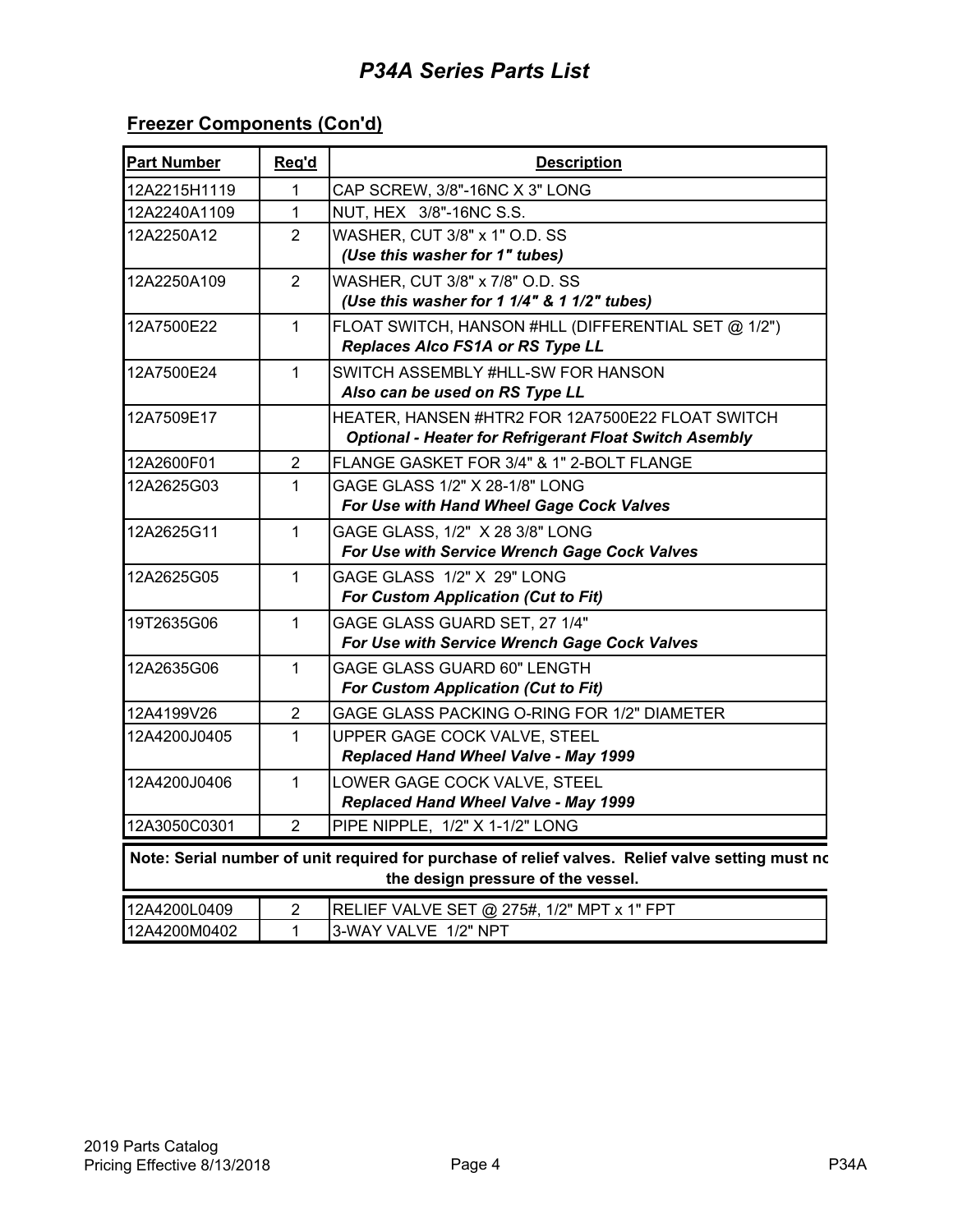#### **Cutter Drive**

**Note: The cutters on the original P34 units were nickel plated carbon steel with a galvaniz tank. In 1977 the entire water tank and cutter was changed to stainless steel. Reliance o gearmotors were used until a design change in 1998 to the separate Grove reducer and U.S. M**

| <b>Part Number</b> | Req'd | <b>Description</b>                                                                                               |
|--------------------|-------|------------------------------------------------------------------------------------------------------------------|
| 12A2900M0803       |       | GEARMOTOR, GROVE 15:1, 2HP, 230-460V-3P-50/60HZ                                                                  |
|                    |       | For Units Built After 1998 if replacing Reliance Motor with<br>Dodge Gear Reducer the kit below will be required |
| 19T2165K3400       |       | GEARMOTOR REPLACEMENT KIT, RELIANCE TO GROVE-P34                                                                 |
|                    |       | (Grove Gearmotor, Mounting Plate, Spit Taper Bushing)                                                            |
| 12A2900M0805       | 1     | MOTOR, 2 HP, FOR GROVE GEARMOTOR 12A2900M0803                                                                    |
| 12A4030R11         | 1     | REDUCER, GROVE 15:1 FOR GEARMOTOR 12A2900M0803                                                                   |
| 12A4080S18         |       | SEAL KIT FOR GROVE REDUCER 12A4030R11                                                                            |
|                    |       | <b>Includes Input &amp; Output Seal</b>                                                                          |
| 12A4080S11         | 1     | SEAL, KIT #07901938AE FOR RELIANCE 2HP GEARMOTOR                                                                 |
| 12B2615D05         |       | P34 DRIVE GEAR, ALUMINUM / BRONZE 12" PD, 96 TEETH                                                               |
|                    |       | <b>Replaces Cast Iron Gear</b>                                                                                   |
| 12B2060B01         |       | DRIVE GEAR HUB, STAINLESS STEEL 1-1/8" BORE                                                                      |
|                    |       | <b>Used with Reliance gearmotors</b>                                                                             |
| 12B2060B02         | 1     | DRIVE GEAR HUB, STAINLESS STEEL 1-1/4" BORE                                                                      |
|                    |       | <b>Used with Grove gearmotors</b>                                                                                |
| 12A2215G111        | 3     | CAP SCREW,5/16"-18NC X 1" SS HEX HEAD                                                                            |
| 12A2250B108        | 3     | WASHER, LOCK 5/16" SS (300 SERIES)                                                                               |
| 19T2615R04         |       | P34 FINISHED RING GEAR                                                                                           |
| 12A3040S05         | 8     | ROLL PIN, 1/4" X 3/4" STAINLESS STEEL                                                                            |

### **Cutter Internals**

| <b>Part Number</b> | Reg'd | <b>Description</b>                                           |
|--------------------|-------|--------------------------------------------------------------|
| 19T2035B02         | 2     | CUTTER BLADE, P34, 15" LONG                                  |
| 19T2010A13         | 2     | P34 ADAPTOR PLATE                                            |
| 19T4130T09         | 8     | SPACER, 1/2" X 15/16" LONG                                   |
| 12A2226H1117       | 8     | MACHINE SCREW, FLAT HEAD SS, 3/8"-16NC x 2-1/2" LG           |
|                    |       | <b>For Adaptor Plates</b>                                    |
| 12A2240A1309       | 8     | NUT, HEX 3/8"-16NC S.S.                                      |
| 19T2025B0106       |       | <b>BEARING BRACKET ASSEMBLY FOR P34</b>                      |
| 19T2163D0403       |       | TINES DISC - P34 CYLINDER ICE                                |
| 19T4130C02         |       | P24/34 TINES DISC HUB SPACER                                 |
| 19T4090S03         |       | P24/34 CUTTER SHAFT                                          |
| 19T4065R01         |       | P24/34 CUTTER RETAINING SPACER                               |
| 19T2165K2434       |       | P24/P34 CUTTER REPAIR KIT                                    |
|                    |       | <b>Kit Contains Items for Cutter Maintenance and Rebuild</b> |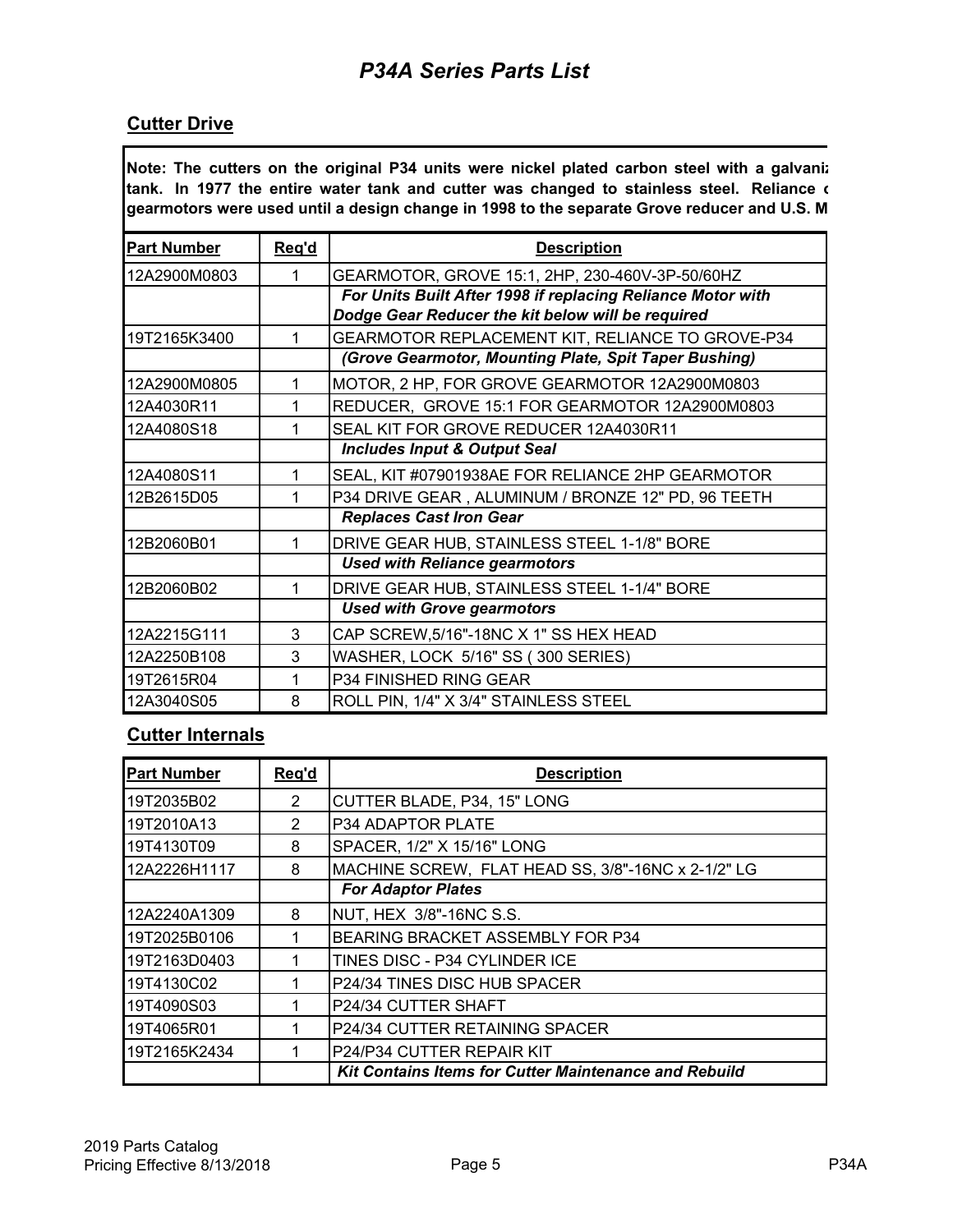# **Water Tank/Circulating Water**

| <b>Part Number</b> | Req'd          | <b>Description</b>                                              |
|--------------------|----------------|-----------------------------------------------------------------|
| 19T2165C0306       | $\mathbf{1}$   | S.S. CUTTER/TANK ASSEMBLY FOR P34                               |
|                    |                | Includes complete cutter assembly and drive train, water tank   |
|                    |                | tines disc, & bearing support. Does not include water pump      |
|                    |                | or internal water piping (specify tube size when ordering)      |
| 12A2600G11         | 1              | WATER TANK GASKET, 40"OD x 37"ID x 3/16"                        |
| 12A4200H0603       | 1              | FLOAT VALVE, 1-1/2" ROBERTS LEAD FREE BRASS                     |
|                    |                | <b>Current Valve used on Water Tanks with 1 1/2" Connection</b> |
| 12A3050S0701       |                | PIPE NIPPLE 1 1/2" ALL THREAD                                   |
| 12A4200HP05        | $\mathbf{1}$   | VALVES, STEM, FOR ROBERTS,                                      |
| 12A4200HP05A       |                | VALVES, STEM ADAPTER FOR WATER FLOAT VALVE                      |
| 12A4200HP04        | 1              | FLOAT BALL, FOR ROBERTS 1 1/2" FLOAT VALVE                      |
| 12A4200H0606       | 1              | VALVE, FLOAT, ROBERTS 3/4" MPT, LEAD FREE BRASS                 |
|                    |                | Used on Water Tanks from 1994 to 2004 W/3/4" Connection         |
| 12A4200HP01        | $\mathbf{1}$   | STEM FOR ROBERTS FLOAT, 10" LG x 1/4-20 THREAD BRASS            |
| 12A4200HP02        | 1              | FLOAT FOR ROBERTS, 4" CYL x 6" LG W/1/4-20 THREAD               |
| 12A4200H0801       | 1              | FLOAT VALVE, HUDSON 1" FPT                                      |
| 12A4200A0607LF     | 1              | VALVE, WATER, 3/4", LEAD FREE, GRANZOW, LESS COIL               |
| 12A2105C42K        | 1              | ASSEMBLY, COIL, 230/240V GRANZOW                                |
| 12A2105C41K        | 1              | ASSEMBLY, COIL, 110/120V GRANZOW                                |
| 126223             | 1              | COIL FOR SPORLAN SOLENOID, 230V/60HZ                            |
| 12A2105C06         | 1              | COIL FOR SPORLAN SOLENOID, 120 VOLT, 50/60 HZ                   |
| 12A2105C17         | 1              | COIL, J/E #G-23, 208/230V.,50/60                                |
| 12A4170T01         | $\mathbf{1}$   | THERMOMETER, WEKSLER, 2" DIAL, 4" STEM 25-125 DEG F.            |
| 12A4205G0601LF     | $\mathbf{1}$   | 3/4" STOP VALVE, LEAD FREE BRONZE                               |
| 12A4181T15         | 12             | TUBING, PLASTIC, CLEAR, 2-7/8" ID x 3-1/4" OD NSF               |
|                    |                | Circulating Water (Priced per ft.) (12ft. Lengths Only)         |
| 12A4181T09         | 15             | TUBING, PLASTIC, CLEAR, 2" ID x 3/16" THK                       |
|                    |                | <b>Overflow (Priced per ft.)</b>                                |
| 12A4078C02         | 1              | CURTAIN, P34 CRUSHED ICE                                        |
| 12A4020S03         | 1              | SCOT PUMP, PMP-56, 3 HP, 230/380/460V-3P-50/60HZ                |
|                    |                | <b>Cast Iron Housing</b>                                        |
| 12A2600R03         | 1              | GASKET, 5-1/4" OD x 3-1/4" ID x 1/8" RED RUBBER, 3" FLANGE      |
|                    |                | <b>For Scot Pump Suction</b>                                    |
| 12A4020G12         | $\mathbf 1$    | PUMP, GOULD SSH-C, 3 HP, 208-230/460V-3P-50/60HZ                |
|                    |                | <b>Stainless Steel Housing, Bottom Flange Mount</b>             |
| 12A2600R09         | $\overline{2}$ | GASKET, P24/P34 S.S. PUMP                                       |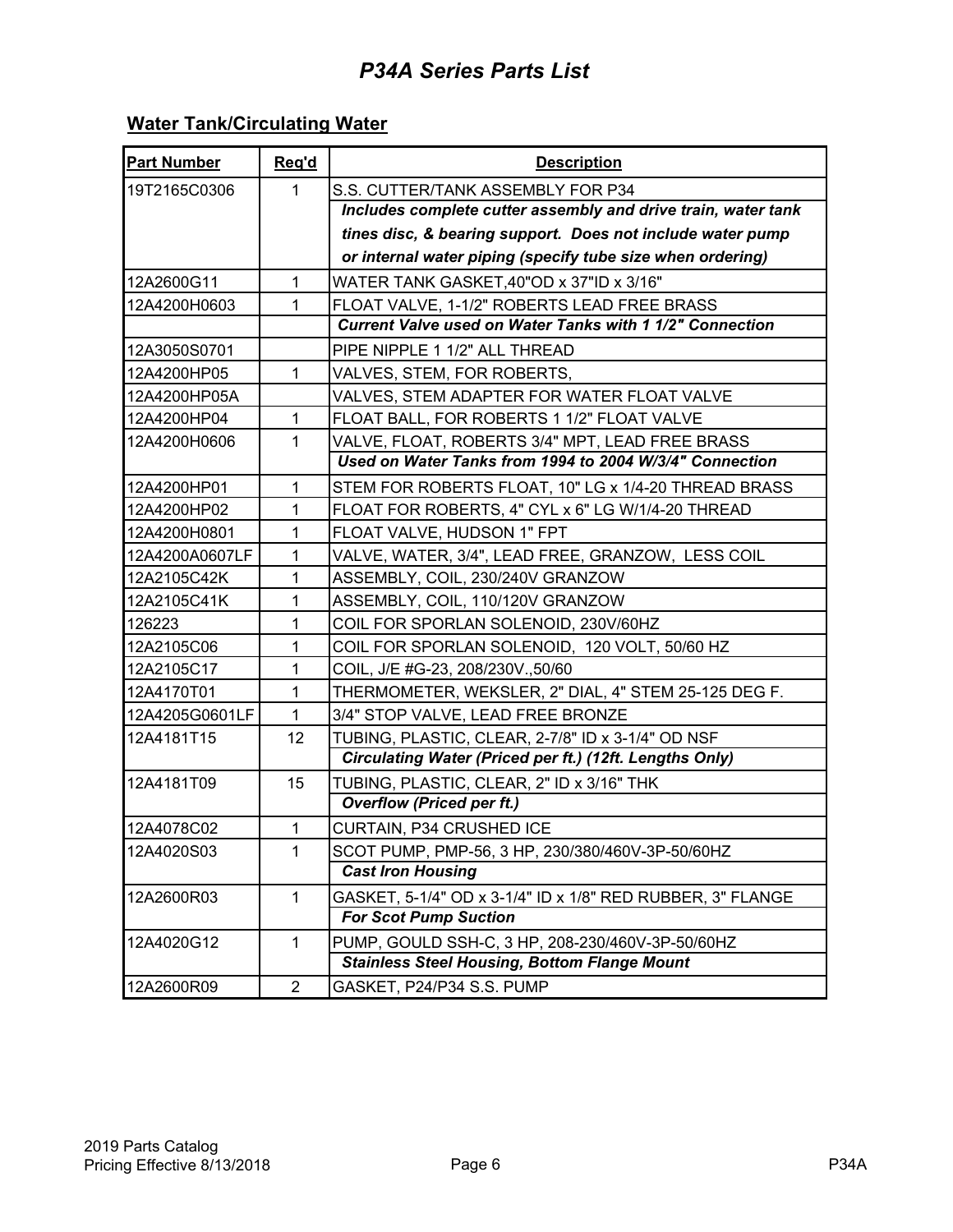#### **Compressors/Components**

**Note: Original P34A compressors utilized direct drive motor couplings. The design changed** early 1980's to belt driven. The first units were built with York RW84 compressors. Vilter 4! **Mycom N6WB (current design) have also been used.**

| <b>Part Number</b> | Req'd | <b>Description</b>                                   |
|--------------------|-------|------------------------------------------------------|
| 12A2110C0102       |       | COMPRESSOR, MYCOM N6WB W/SS OIL COOLER               |
| 12A2030B04         | 2     | BELT, 4 RIB 128" LONG #4C128                         |
| 12A7509E01         |       | MYCOM CRANKCASE HEATER, 300 WATT 230V-60HZ           |
| 12A4200L0411       |       | RELIEF VALVE SET @ 275#, 1/2" MPT x 3/4" FPT         |
| 12A4170T01         |       | THERMOMETER, WEKSLER, 2" DIAL, 4" STEM 25-125 DEG F. |
| 12A4200A0607LF     |       | VALVE, WATER, 3/4", LEAD FREE, GRANZOW, LESS COIL    |
| 12A2105C42K        |       | ASSEMBLY, COIL, 230/240V GRANZOW                     |
| 12A2105C41K        |       | ASSEMBLY, COIL, 110/120V GRANZOW                     |
| 12A4200E0602       |       | WATER REGULATING VALVE, V47AC-6 3/4                  |
| 12A2117A02         |       | OIL PRESSURE SWITCH, AMMONIA, P28AN-1                |
| 12A2117D01         |       | <b>HI/LOW PRESSURE SWITCH</b>                        |
| 12A2590G14         |       | GAGE, VILTER #1204E, 300 PSI, 1/4"                   |
| 12A2590G15         |       | OIL PRESSURE GAGE, VILTER #2047A, 2 1/2" DIAL 0-300  |
| 12A2590P01         | 2     | GAGE STEADY-MOUNT #A17311SS                          |
| 12A3025S15         |       | OIL SEPARATOR, TEMPRITE #924 1-1/8"x1/4" SAE         |

#### **Condenser**

| <b>Part Number</b> | Reg'd | <b>Description</b>                                                                                 |
|--------------------|-------|----------------------------------------------------------------------------------------------------|
| 12A2600R34         | 2     | <b>P34A CONDENSER GASKET 1/8" RED RUBBER</b><br>Fits Vogt Manufactured Condensers only (1974-1993) |
| 12A4200L0405       | 2     | RELIEF VALVE SET @ 275#, 1/2" IN x 1" OUT                                                          |
| 12A4200M0401       |       | I3-WAY VALVE 1/2" F.P.T.                                                                           |
| 12A4200G0202       |       | ANGLE VALVE, 1/4" MPT x 1/4" FPT                                                                   |

#### **Receiver**

| <b>Part Number</b> | Reg'd | <b>Description</b>                               |
|--------------------|-------|--------------------------------------------------|
| 12A2625G04         |       | GAGE GLASS 1/2" X 38-1/8" LONG                   |
| 12A2635G06         | 2     | <b>GAGE GLASS GUARD 60" LENGTH</b>               |
| 12A4200J0405       |       | UPPER GAGE COCK VALVE, STEEL                     |
| 12A4200J0406       |       | LOWER GAGE COCK VALVE, STEEL                     |
| 12A3050C0301       | 2     | PIPE NIPPLE, 1/2" X 1-1/2" LONG                  |
| 12A4200L0405       | 2     | <b>RELIEF VALVE SET @ 275#, 1/2" IN x 1" OUT</b> |
| 12A4200M0401       |       | I3-WAY VALVE 1/2" F.P.T.                         |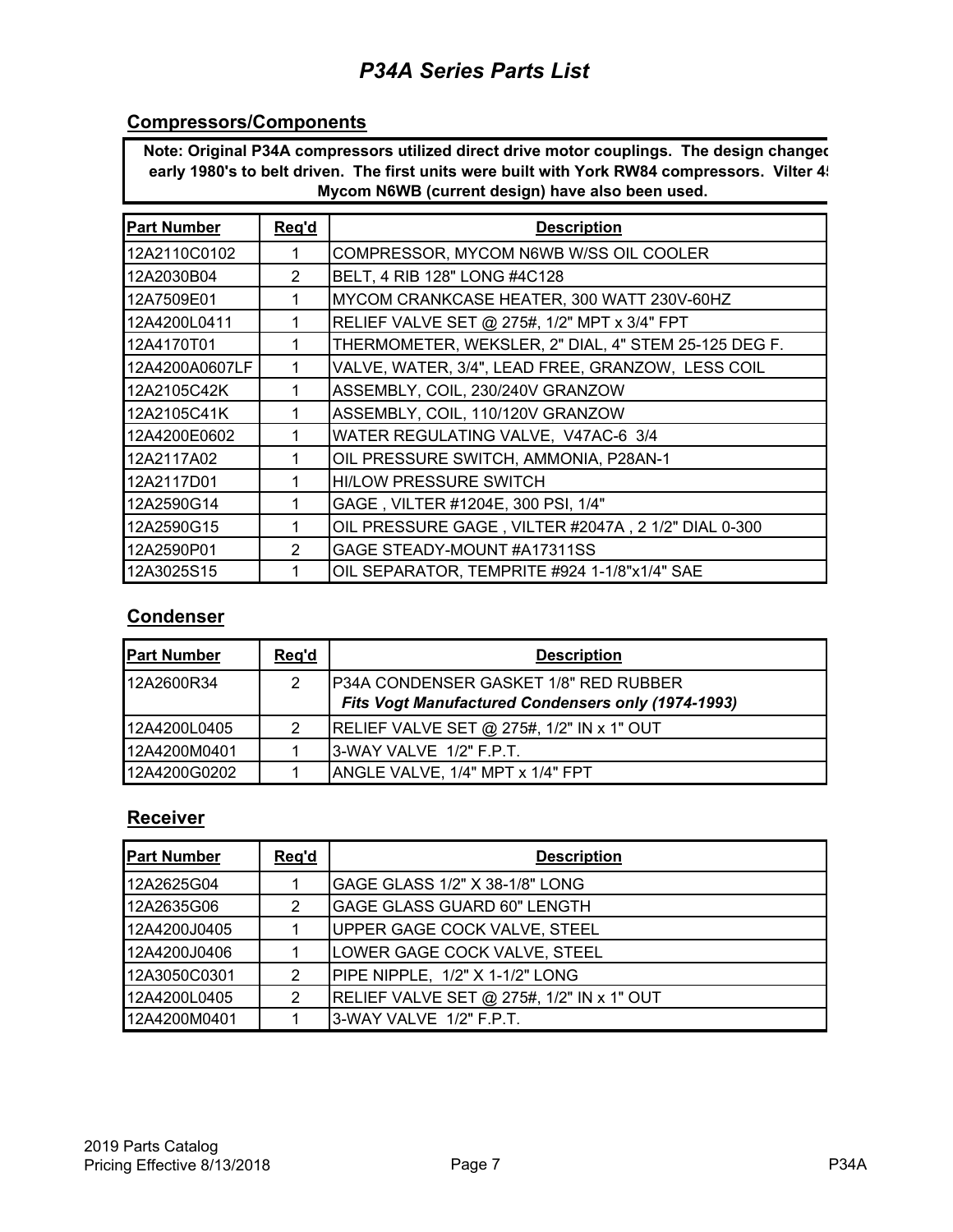## **Liquid Line**

| <b>Part Number</b> | Req'd         | <b>Description</b>                                            |
|--------------------|---------------|---------------------------------------------------------------|
| 12A4200C0802       |               | EXPANSION VALVE, HANSEN 1" SOCKET WELD                        |
| 12A4200A0801       |               | VALVES, SOLENOID, HANSEN HS7A                                 |
|                    |               | Replaces Alco M511 & Hansen HS8                               |
| 12A4140S07         |               | STRAINER, HANSEN 1", 60 MESH, W/DRAIN CONNECTION              |
| 12A2600F01         |               | FLANGE GASKET FOR 3/4" & 1" 2-BOLT FLANGE                     |
| 12A4200B0602       |               | CHECK VALVE, HANSEN, 1-1/4" PORT WITH ADAPTOR RING            |
| 126229             |               | COIL, HANSEN, 208/240V-50/60HZ                                |
| 12A2105C08         |               | COIL, HANSEN, 115V-50/60HZ (1/2" FITTING)                     |
| 12A4199V52         |               | <b>REPAIR KIT FOR HANSEN HS7</b>                              |
| 12A7500E22         |               | FLOAT SWITCH, HANSON #HLL (DIFFERENTIAL SET @ 1/2")           |
|                    |               | Replaces Alco FS1A or RS Type LL                              |
| 12A7500E24         |               | SWITCH ASSEMBLY #HLL-SW FOR HANSON                            |
|                    |               | Also can be used on RS Type LL                                |
| 12A7509E17         |               | HEATER, HANSEN #HTR2 FOR 12A7500E22 FLOAT SWITCH              |
|                    |               | <b>Optional - Heater for Refrigerant Float Switch Asembly</b> |
| 12A2600F01         | $\mathcal{P}$ | FLANGE GASKET FOR 3/4" & 1" 2-BOLT FLANGE                     |

### **Thawing Gas Line**

| <b>Part Number</b> | Reg'd | <b>Description</b>                                |
|--------------------|-------|---------------------------------------------------|
| 12A4200A1404       |       | VALVES, HANSEN #HS4A, 2" INTERNAL PORT, 240V-60HZ |
|                    |       | Replaces Hubbell PHS, Alco FA5-18 & RS #A40AS     |
| 126229             |       | COIL, HANSEN, 208/240V-50/60HZ                    |
| 12A2105C08         |       | COIL, HANSEN, 115V-50/60HZ (1/2" FITTING)         |
| 12A4140S18         |       | STRAINER, HANSEN ST200 2"                         |
| 12A4200B1403       |       | CHECK VALVE, HANSEN 2" (9-7/8" LONG, FEMALE FLGS) |
|                    |       | Note: Henry & Hubbell check valves both obsolete  |